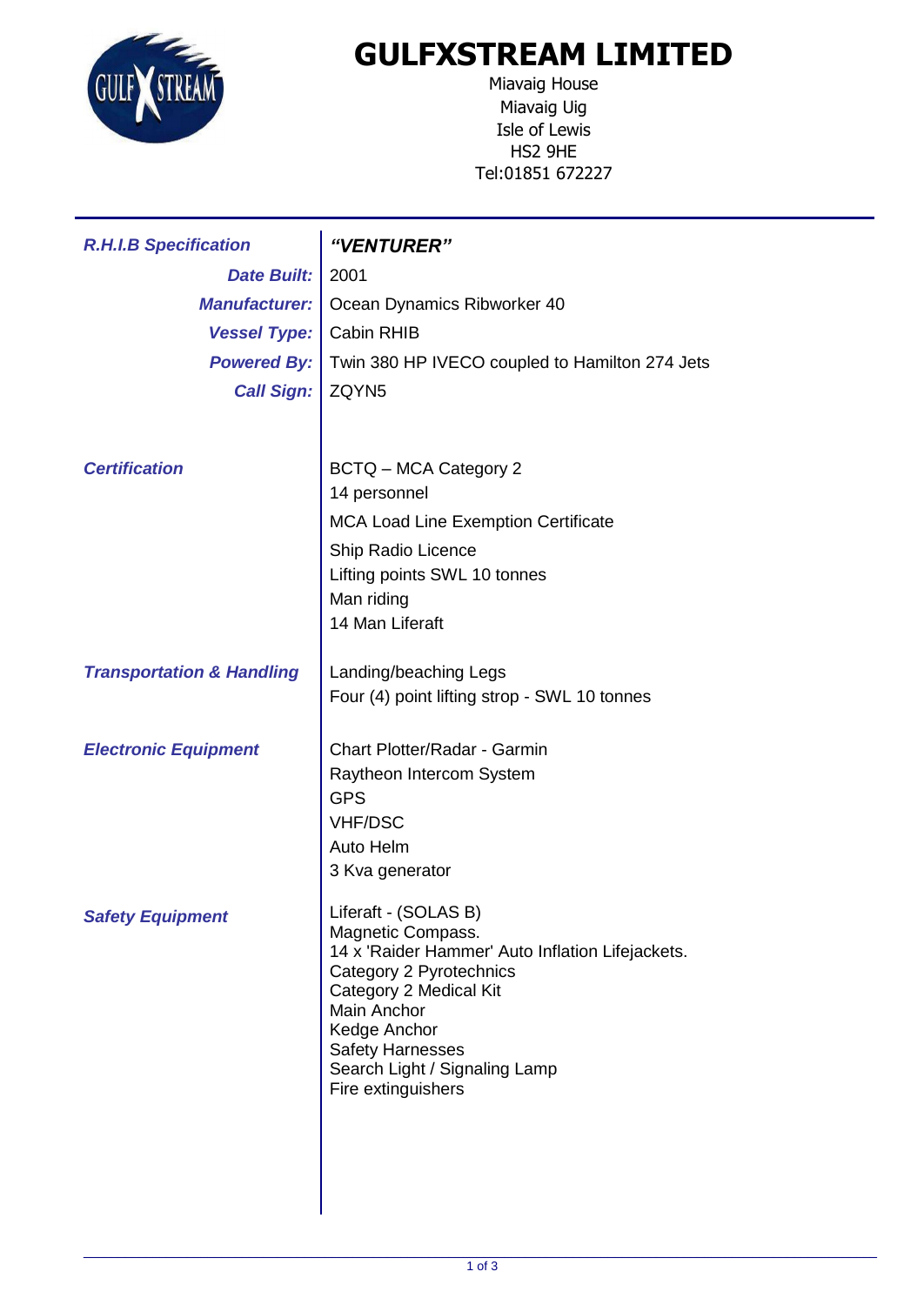

## **GULFXSTREAM LIMITED**

Miavaig House Miavaig Uig Isle of Lewis HS2 9HE Tel:01851 672227

| <b>Operational Overview</b> | Venturer has been used extensively for Surface Demand Air and Nitrox<br>diving operations in the UK North Sea. Clients generally fit their own<br>IMCA compliant diving system, however this can be provided if<br>required. Vessel is flat walk off rear deck, giving excellent access to<br>the water and is fitted with a diving ladder.<br>Light ROV operations, including survey packages to meet client's<br>requests. |
|-----------------------------|------------------------------------------------------------------------------------------------------------------------------------------------------------------------------------------------------------------------------------------------------------------------------------------------------------------------------------------------------------------------------------------------------------------------------|
|                             | Standby/Guard duties, Inshore surveys.                                                                                                                                                                                                                                                                                                                                                                                       |
|                             | Passenger Transfer. Venturer is coded to carry 12 passengers and 2<br>crew. An ideal vessel for primary crew/passenger transfers or as a<br>supporting vessel where large crews are to be transported on a daily<br>basis.                                                                                                                                                                                                   |
|                             |                                                                                                                                                                                                                                                                                                                                                                                                                              |
|                             |                                                                                                                                                                                                                                                                                                                                                                                                                              |
|                             |                                                                                                                                                                                                                                                                                                                                                                                                                              |
|                             |                                                                                                                                                                                                                                                                                                                                                                                                                              |
|                             |                                                                                                                                                                                                                                                                                                                                                                                                                              |
|                             |                                                                                                                                                                                                                                                                                                                                                                                                                              |
|                             |                                                                                                                                                                                                                                                                                                                                                                                                                              |